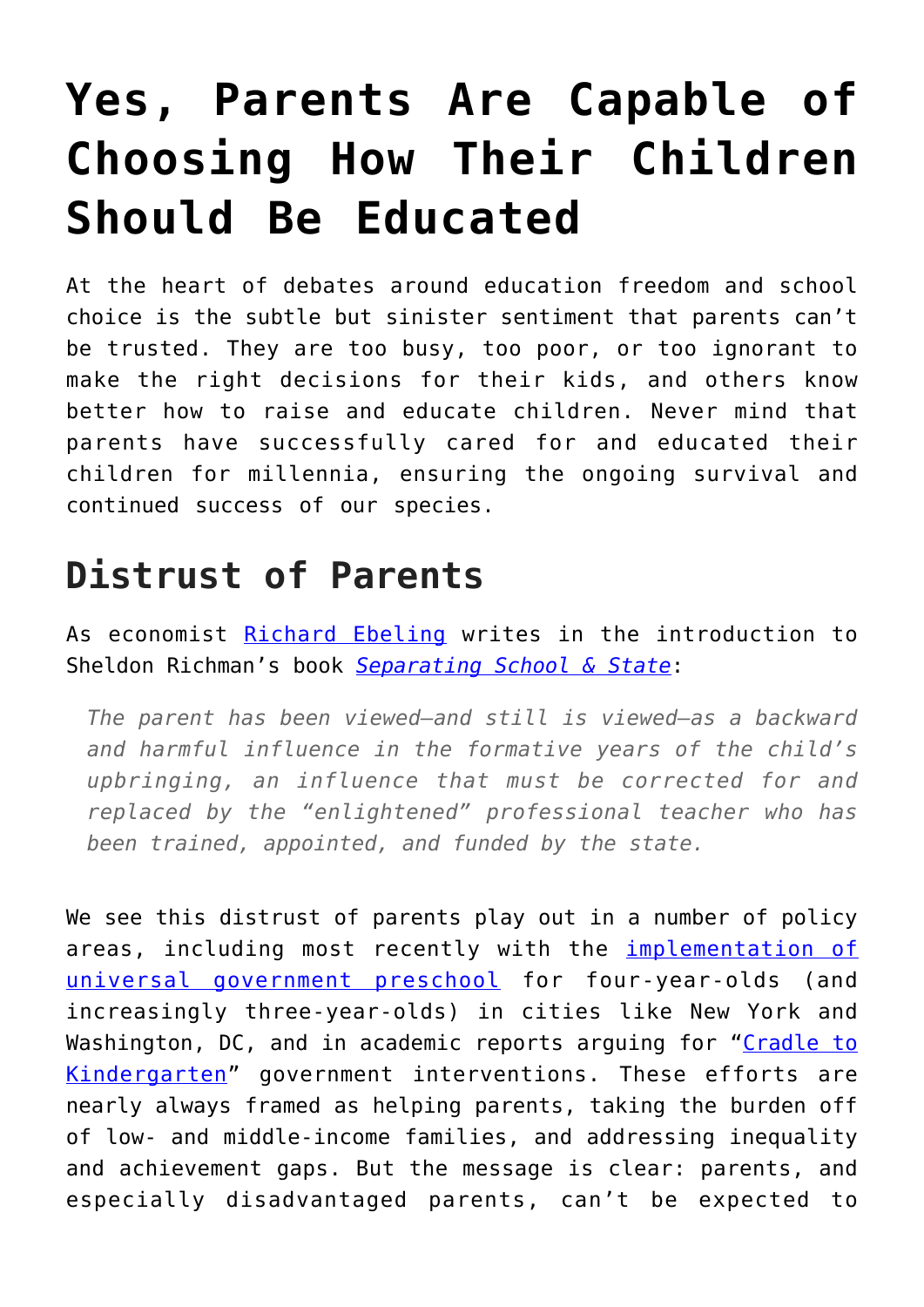effectively raise their children and see to their education without the government's help.

Some researchers say this outright. In [an article](https://www.washingtonpost.com/education/2019/07/16/summer-learning-loss-is-long-standing-belief-education-is-it-real/?utm_term=.28d81c2c9e85) published in this week's *Washington Post* about alleged summer learning loss among schoolchildren, Kelly Chandler-Olcott suggests that to fix the problem, we need to stop expecting parents to nurture their children during the summer months and instead rely on experts to do it for them. She writes:

*Also troubling is the assumption that families, not educators, should promote learning in specialized areas such as mathematics, reading and science. Although families from all walks of life [promote varied kinds of learning in](https://www.jstor.org/stable/1476399?seq=1#page_scan_tab_contents) [everyday life](https://www.jstor.org/stable/1476399?seq=1#page_scan_tab_contents), most parents lack preparation to address academic subjects, and their year-round obligations don't end just because school is out for their offspring.*

This is during the summertime, mind you, when parents have long been responsible for the care of their children. Apparently now the academic crisis is so dire, particularly for low-income children, and parents' "year-round obligations" are so huge, that we should entrust others to do throughout the summer months what seemingly didn't work well during the academic year. As I [wrote at](https://www.wbur.org/cognoscenti/2017/06/28/rethinking-education-unschooling-kerry-mcdonald) *[NPR](https://www.wbur.org/cognoscenti/2017/06/28/rethinking-education-unschooling-kerry-mcdonald)*, we need to ask ourselves if kids can so quickly forget during summertime what they purportedly learned during the school year, did they ever really learn it at all? And if "most parents lack preparation to address academic subjects," then what does that say about the education they received through public schooling?

## **"Perennial Force" of Parenthood**

The idea that parents get in the way of children's education and can halt their flourishing is nothing new. As he was designing the architecture for compulsory mass schooling in the 19th century, Horace Mann argued that education was too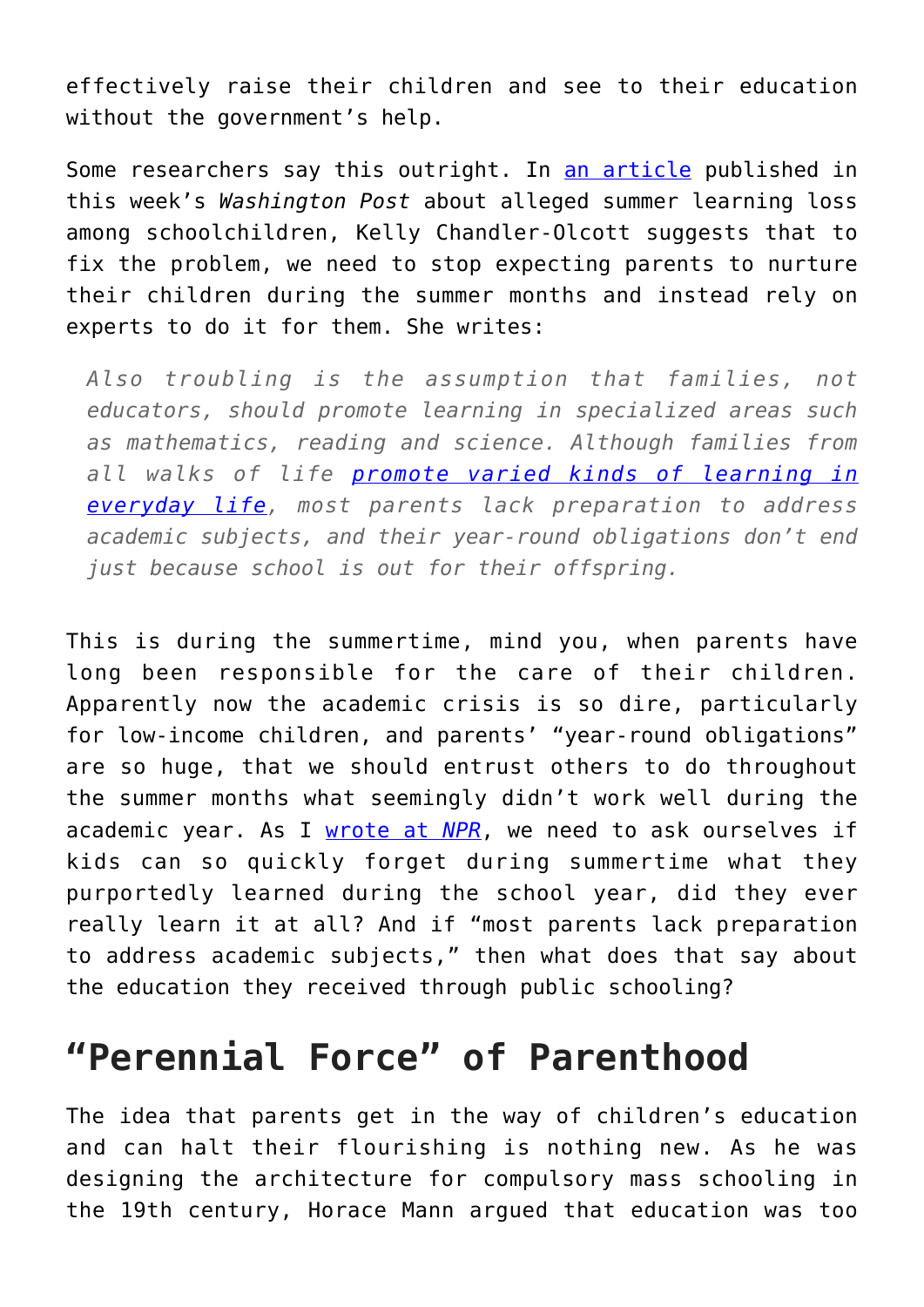important to be left to parents' discretion. He explained that strong parental bonds are obstacles to children's and society's development, writing in his fourth [lecture on](https://archive.org/details/lecturesannualre01manniala/page/210) [education](https://archive.org/details/lecturesannualre01manniala/page/210) in 1840:

*Nature supplies a perennial force, unexhausted, inexhaustible, re-appearing whenever and wherever the parental relation exists. We, then, who are engaged in the sacred cause of education, are entitled to look upon all parents as having given hostages to our cause.*

Mann goes on to say that "just as soon as we can make them see the true relation in which they and their children stand to this cause, they will become advocates for its advancement," supporting the complete shift in control of education from the family to the state. It's for the good of all, Mann said—except for parents like him who [homeschooled](https://fee.org/articles/the-devastating-rise-of-mass-schooling/) his own children while mandating forced schooling for others.

Place trust in the "perennial force" of parenthood, even when—or perhaps especially when—others distrust it.

The solution is for parents to push back against creeping government control of education and child-rearing. Don't be wooed by the siren song of feigned empathy for your burdens of work and family. Don't be convinced of the false belief that you are incapable of caring for your children and determining how, where, and with whom they should be educated. Don't let your "inexhaustible" parental instincts be weakened by government guardians who think they know what is best for your child. Demand freedom and choice.

Parents are powerful. They are not perfect, and they do fail, but they are more perfect and fail much less than state agents and government bureaucracies intoxicated by authority and ego. They should take back control of their children's education by advocating for parental choice and resisting efforts to undermine their innate capacity to care for their children's